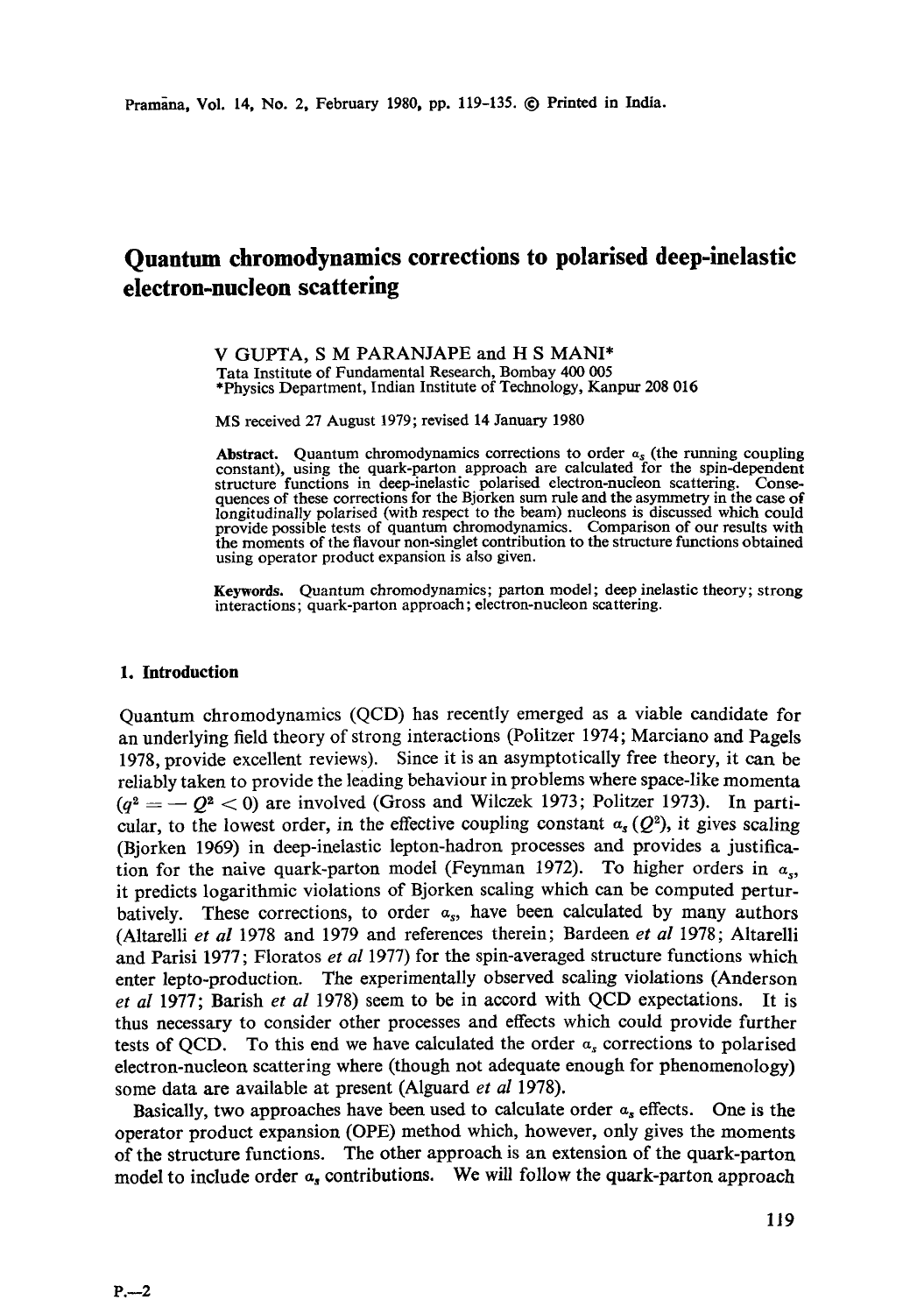as this to our mind is simpler and physically more appealing. Moreover, this approach directly gives the desired structure functions themselves and hence their moments as well.

Both the approaches have given equivalent results for the spin-averaged structure functions as can be seen from the references cited above. However in calculating the spin-dependent scaled structure functions  $G_1$  and  $G_2$  (see § 2) the quark-parton approach suffers a limitation because one works in the limit of zero patton mass and zero parton transverse momentum. In this limit the initial parton (quark or gluon) in the nucleon would have its spin aligned with its momentum, that is have a definite helicity. In the infinite momentum frame (given by the electron-nucleon centre of mass) the energetic nucleon is viewed as made of these partons. Since one neglects masses and transverse momentum, these partons would give a nucleon with definite helicity in the leading order. For such a nucleon the hadronic tensor is given in terms of only one structure function  $G_1$ . Consequently, in the quark-parton approach, as for the naive quark-parton model, to order  $a_s$  also one is able to obtain only  $G_1$ with  $G_2$  effectively zero. Of course this is not so for the OPE method where one obtains corrections to the moments of both  $G_1$  and  $G_2$  (Ahmed and Ross 1976; Kodaira *et al* 1978). However for phenomenology the lack of knowledge of  $G_2$  is not serious as its contribution to the asymmetry in the case of longitudinally polarised protons (with respect to the beam), in general, is down by a factor  $1/Q^2$  compared to that of  $G_1$  (Hey and Mandula 1972). For transversely polarised protons, the contribution of  $G_1$  and  $G_2$  is of the same order but the asymmetry, in this case, is itself of order  $Q^{-1}$ . So we focus our attention on  $G_1$  throughout.

The quark-parton approach is outlined in  $\S$  2, where also the two regularisation prescriptions used to calculate the structure functions are discussed. The results of the computations together with a brief sketch of the calculations is presented in  $\S$  3. Consequences of these results for the Bjorken sum rule (Bjorken 1970) and for the asymmetry for longitudinally polarised protons using  $G_1$  is discussed in the last section. Emphasis is placed on consequences which are independent of the regularisation procedure.

## **2. The quark-parton approach**

The cross-section for inclusive scattering of a polarised electron on a polarised nucleon (N),  $e^-(k, s_e) + N(P, s) \rightarrow e^-(k') + \text{anything, is given by}$ 

$$
d \sigma (e s_e, Ns) = \frac{4a^2 M}{Q^4} \cdot \frac{1}{[(k.P)^2 - m_e^2 M^2]^{1/2}} \frac{d^3 k'}{k'^0} L_{\mu\nu}(s_e) T^{\mu\nu}(s), \qquad (1)
$$

where  $k$ , P and  $k'$  are the four-momenta of the incident electron, the nucleon N and the final electron respectively. Moreover  $s<sup>\mu</sup>$  and  $s<sup>\mu</sup>$  denote the spin four vectors of the incoming electron and nucleon while the other spins are averaged over. The space like four-momentum  $q = k - k'$  is transferred from the leptonic vertex to the hadronic vertex by the virtual photon, so that  $Q^2 = -q^2 > 0$ . Furthermore, M is the nucleon mass,  $m_e$  the electron mass,  $k^{\prime 0}$  the energy of the final electron and  $\alpha$  the fine-structure constant. The leptonic tensor  $L^{\mu\nu}$  and the hadronic tensor  $T^{\mu\nu}$  come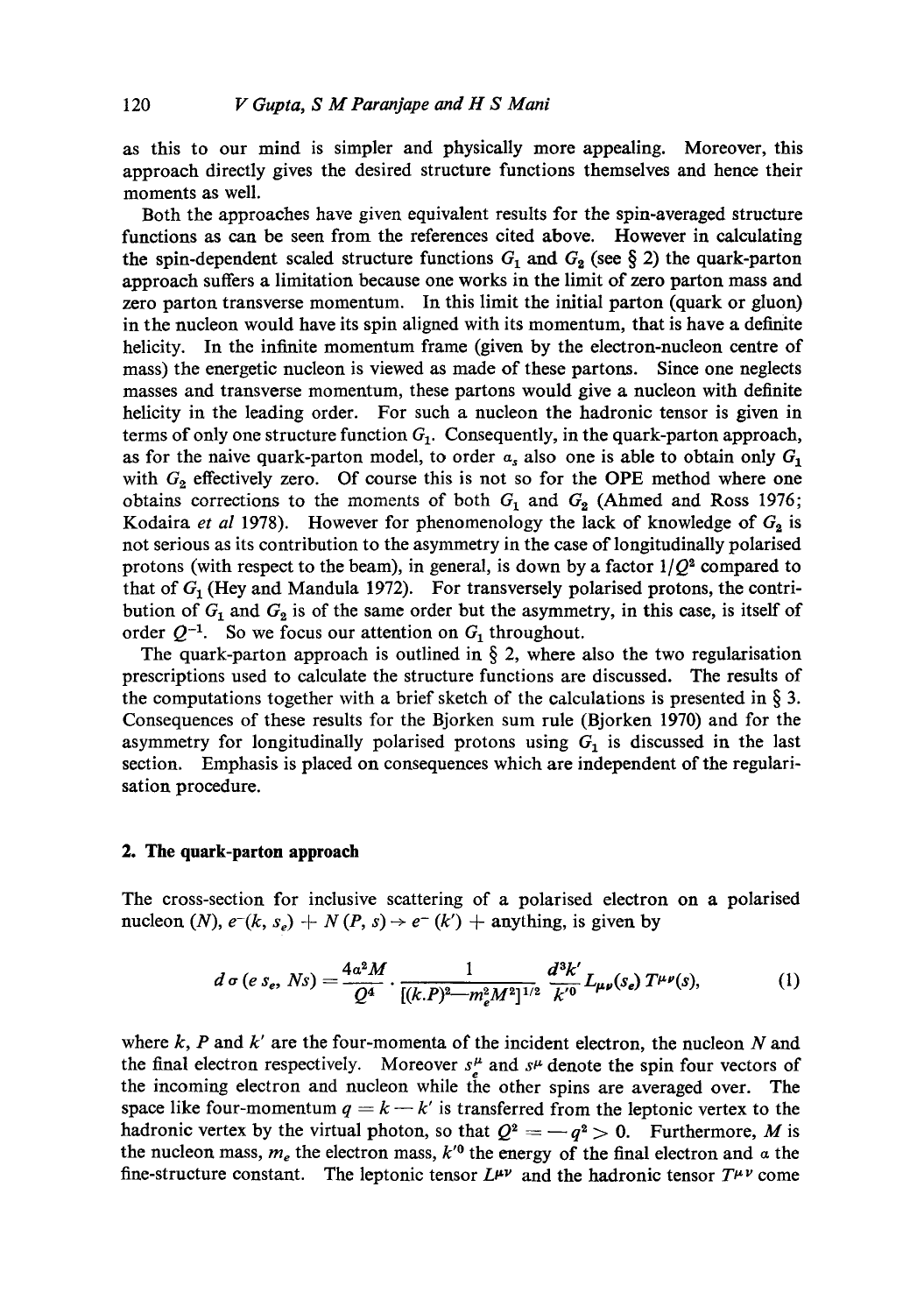from the leptonic and hadronie vertices respectively. Both these tensors have symmetric and antisymmetric parts, under  $\mu \leftrightarrow \nu$ , which are denoted by superscripts  $S$  and  $A$ . Thus

$$
L_{\mu\nu} = L_{\mu\nu}^{(S)} + L_{\mu\nu}^{(A)}(s_e),
$$
 (2a)

$$
T_{\mu\nu} = T_{\mu\nu}^{(S)} + T_{\mu\nu}^{(A)}(s).
$$
 (2b)

Only the antisymmetric parts depend on the spin polaxisation; the symmetric parts give the spin averaged contribution. Explicitly

$$
L_{\mu\nu}^{(S)} = \frac{1}{2} \left[ k_{\mu} k_{\nu}^{'} + k_{\nu} k_{\mu}^{'} - g_{\mu\nu} (k.k' - m_e^2) \right], \tag{3a}
$$

$$
L_{\mu\nu}^{(A)} = -\frac{i}{2} m_e \epsilon_{\mu\nu a\beta} q^a s_e^{\beta}.
$$
 (3b)

The full hadronic tensor is

$$
T_{\mu\nu} = \frac{4\pi^2}{M} P^0 \int d^4 x \exp(iq \cdot x) \langle P, s | J_\mu(x) J_\nu(0) | P, s \rangle \tag{4}
$$

$$
= \frac{P^{\theta}}{M} \sum_{n} \langle P, s | J_{\mu} | n \rangle \langle n | J_{\nu} | P, s \rangle (2\pi)^{\theta} \delta^{4} (P + q - P_{n}), \qquad (4a)
$$

where  $J_{\mu}$  is the hadron electromagnetic current and  $P^0$  is the nucleon energy. Current conservation and Lorentz invariance, etc. enable one to write (Altarelli and Parisi 1977)

$$
T_{\mu\nu}^{(S)} = \left(-g_{\mu\nu} + \frac{q_{\mu}q_{\nu}}{q^2}\right)W_1 + \left(P_{\mu} - \frac{P \cdot qq_{\mu}}{q^2}\right)\left(P_{\nu} - \frac{P \cdot qq_{\nu}}{q^2}\right)\frac{W_2}{M^2}, \quad (4b)
$$

and 
$$
T_{\mu\nu}^{(A)} = -i \epsilon_{\mu\nu\alpha\beta} q^{\alpha} \left[ s^{\beta} \frac{V_1}{M} + (p \cdot qs^{\beta} - q \cdot sP^{\beta}) \frac{V_2}{M^3} \right].
$$
 (4c)

The structure functions  $W_1$ ,  $W_2$ ,  $V_1$  and  $V_2$  are in general functions of  $Q^2$  and  $\nu = M^{-1} P.q.$  However, in the scaling limit (of large  $\nu$  and  $Q^2$ )

$$
\mathcal{F}_1 = 2MW_1 \qquad \qquad \mathcal{F}_2 = \nu W_2 / x_H, \tag{5a}
$$

$$
G_1 = \nu V_1, \qquad \qquad MG_2 = \nu^2 V_2, \qquad (5b)
$$

are expected to be functions only of the hadronie sealing variable

$$
x_H = Q^2/2P \cdot q = Q^2/2M\nu. \tag{6}
$$

In the quark-patton approach the hadronic tensor, for a fast nucleon, is given as the incoherent sum of the contributions of the individual partons (quarks and gluons)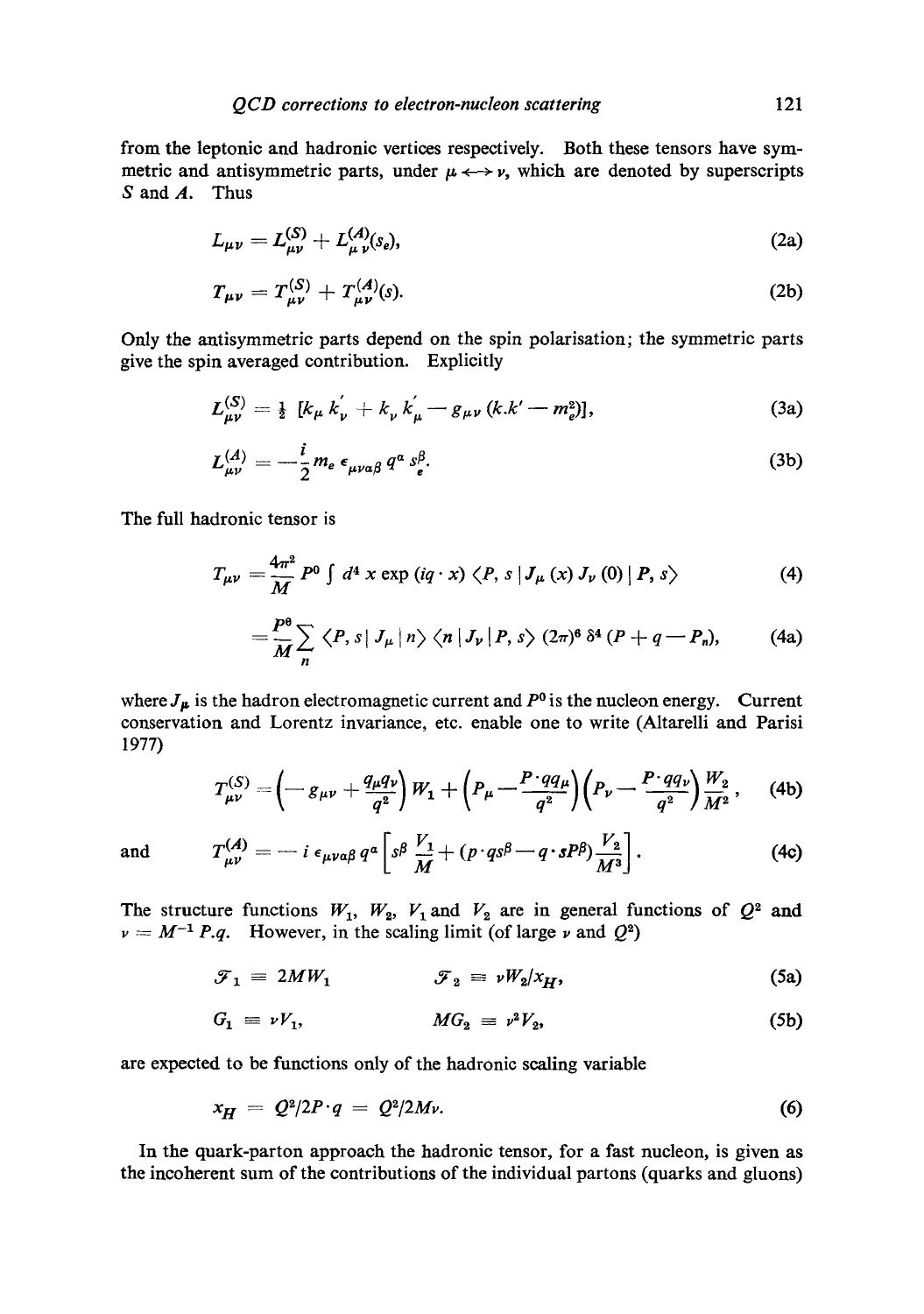weighted by their distributions  $G^q_N(y)$  (for a quark q) and  $G^q_N(y)$  (for a gluon g) where y is the fraction of the nucleon momentum the parton carries. Thus, to order  $a_s$ 

$$
T_{\mu\nu} = \sum_{q} \int_{\mathcal{H}} d y \ G_N^q(y) \ [T_{\mu\nu}(q \to q) + T_{\mu\nu}(q \to qg)]
$$
  
+ 
$$
\int_{\mathcal{H}} d y \ G_N^q(y) \ T_{\mu\nu}(g \to q\bar{q}). \tag{7}
$$

The sum over  $q$  includes sum over quarks of different flavours including antiquarks  $\overline{q} \cdot T_{\mu\nu}(q \rightarrow q)$  is the contribution of an individual quark calculated from figure 1a which is independent of the quark-gluon coupling constant  $g_s (a_s = g_s^2/4\pi)$  and is just the contribution of the naive quark-parton model. Explicitly, (for quark  $q$  of charge  $e_a$ )

$$
T_{\mu\nu}(q \to q) = e_q^2 \frac{P^0}{Mp_1^0} \int \frac{d^3p_2}{p_2^0} \, \delta^4 \, (p_1 + q - p_2) \, | \, M \, (q \to q) \, |_{\mu\nu}^2 \,, \tag{8}
$$

where the initial quark spin is  $s_1$  and its four-momentum  $p^{\mu}_1 \simeq y P^{\mu}$  while the final quark (of momentum  $p_2$ ) spin is summed over. This and colour sum and average are included in  $|M(q \rightarrow q)|_{\mu\nu}^2$ . A further average over  $s_1$  will give  $W_1$  and  $W_2$ . As is well-known the contribution of figure la gives

$$
\mathcal{F}_1^N(x_H) = \mathcal{F}_2^N(x_H) = \sum_q e_q^2 \int_{x_H}^1 \frac{dy}{y} G_N^q(y) \delta(1-z), \tag{9}
$$

where  $x^H = yz$  and  $z = Q^2/2p_1$ . q is the parton scaling variable. This is the leading contribution obtained in the limit of zero mass  $(m_q)$  and zero transverse momentum for the quark-partons. In this limit the quark would be longitudinally polarised, that is  $m_q s_1^{\mu} \simeq \eta_1 p_1^{\mu}$ ,  $\eta_1 = \pm 1$ , one obtains for the spin-dependent structure functions (from figure la).

$$
T_{\mu\nu}(q \to q) = -ie^2_q \eta_1 \frac{\delta(1-z)}{2 M^2 \nu y^2} \epsilon_{\mu\nu\alpha\beta} q^a p_1^{\beta}. \tag{10}
$$

Thus giving the scaled functions,  $G_2^N = 0$  and

$$
2 G_1^N(x_H) = \sum_q e_q^2 \int_{x_H}^1 \frac{dy}{y} \delta(1-z) \left[ G_{N\uparrow}^{\text{4}\uparrow}(y) - G_{N\uparrow}^{\text{4}\downarrow}(y) \right], \tag{11}
$$

where  $G_{N^*}^{+}(y)$  ( $G_{N^*}^{+}(y)$  give the number of quarks of type q with  $+ve$  (-ve) helicity in a +ve helicity nucleon with momentum fraction between *y* and  $y + dy$ . Clearly  $G_{N}^{a}{}_{\uparrow}^{\dagger} + G_{N}^{a}{}_{\uparrow}^{\dagger} = G_{N}^{a}$  is what enters in  $\mathcal{F}_{1}$  and  $\mathcal{F}_{2}$ . Moreover, in the popular notation for the distributions in the proton,  $G_{p}^{u}(y) = u(y)$ , etc.

The other two contributions in (7) arise from taking into account one gluon effects and are of order  $a_s$ .  $T_{\mu\nu}$  (q  $\rightarrow$  qg) has two contributions (i) from figures 2a and 2b due to the emission of a' real' gluon and (ii) from the exchange of a virtual gluon which is obtained from the interference of figures la and lb. The latter or the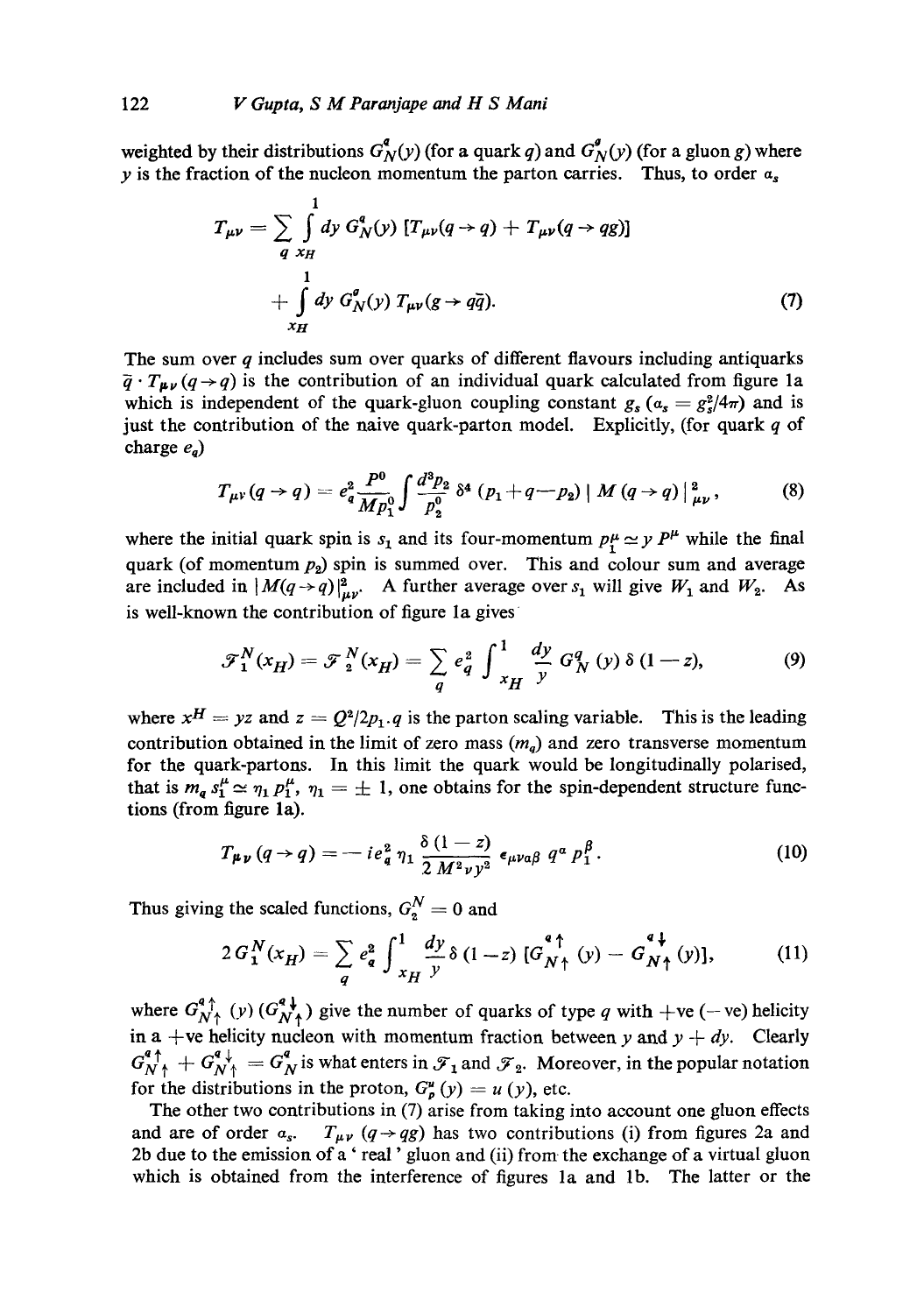'virtual' contribution will be proportional to  $\delta(1-z)$ . The real contribution from figure 2 is

$$
T_{\mu\nu}^{(\text{real})}(q \to qg) = e_q^2 \frac{P^0}{Mp_1^0} \left(\frac{4}{3} \frac{a_s}{2\pi}\right) \frac{1}{2\pi} \int \frac{d^3 p_2}{p_2^0} \frac{d^3 h}{h^0} \delta^4(p_1 + q - p_2 - h) |M(q \to qg)|_{\mu\nu}^2.
$$
\n(12)

The factor  $\frac{4}{3}$  comes from sum and average over colour. In  $|M(q \rightarrow qg)|_{up}^2$  sum over the final quark and gluon (which convert into hadrons) spins is understood, while the average over initial quark spin is taken or not taken according to whether one wants  $\mathcal{F}_1$  and  $\mathcal{F}_2$  or  $G_1$  and  $G_2$ .

The contribution of the interaction of a gluon (in the nucleon) with the electromagnetic current by converting into a  $q\bar{q}$  - pair arises for the first time in order  $a_s$ .



**Figure 1.** 



**Figure 2.** 



**Figure 3.** 

Figures 1, 2 and 3. The quark-parton diagrams giving the contributions upto order  $\alpha_s$  to the hadronic vertex in QCD. The wavy, solid and coiled lines represent the virtual photon, quarks and gluons respectively. The four momenta as indicated are used in the text. The spin  $(s_1)$  and polarisation ( $\epsilon$ ) vectors of the initial quark and gluon are also indicated.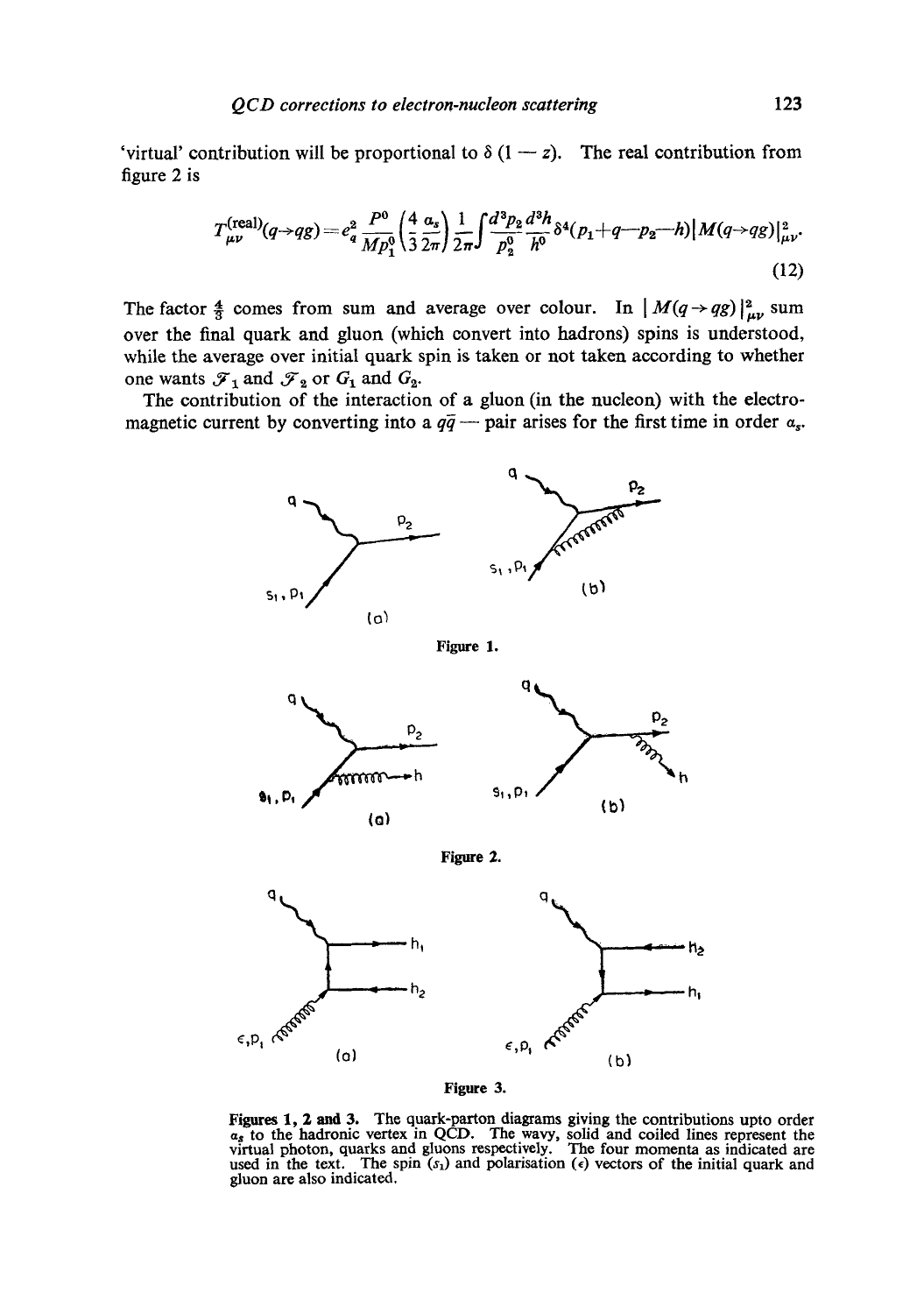This contribution, calculated from figures 3a and 3b, is given by

$$
T_{\mu\nu} (g \to q\bar{q}) = \left(\frac{1}{2} \sum_{q} e_{q}^{2}\right) \frac{P^{0}}{Mp_{1}^{0}} \left(\frac{1}{2} \frac{\alpha_{s}}{2\pi}\right) \frac{1}{2\pi} \int (d^{3}h_{1}/h_{1}^{0}) (d^{3}h_{2}/h_{2}^{0})
$$
  
 
$$
\times \delta^{4} (p_{1} + q - h_{1} - h_{2}) | M (g \to q\bar{q}) |_{\mu\nu}^{2}.
$$
 (13)

The factor  $\frac{1}{2}$  with  $\alpha_s$  is the colour factor, while the sum over the final q and  $\overline{q}$  spins is understood. Since the sum over q runs over q and  $\bar{q}$  a factor  $\frac{1}{2}$  has been included to avoid double counting. Again, the average over the initial gluon polarisation will give  $\mathcal{F}_1$  and  $\mathcal{F}_2$  while to obtain  $G_1$  and  $G_2$  one has to consider a polarised initial gluon. From equations (7) to (13) the generalisation of the quark-parton approach to higher orders in  $\alpha_s$  involving two or more gluons should be clear. We now turn to the method of computation of the order  $a_s$  corrections.

The order  $a_s$  contributions to  $\mathcal{F}_1$  and  $\mathcal{F}_2$  in the quark-parton approach have been calculated by Altarelli *et al* (1977) and (1978). As is well-known  $\mathcal{F}_1$  and  $\mathcal{F}_2$  become functions of  $x_H$  and of

$$
t = \ln \mathcal{Q}^2/\mu^2,\tag{14}
$$

where  $\mu$  is some normalisation mass. These calculations are carried out in the limit of massless partons and infrared singularities appear in the massless theory when a parton emits a collinear parton. One thus needs a regularisation prescription. The leading behaviour, that is, the t-dependent part is independent of the regularisation scheme but the non-leading part depends on the scheme chosen. To illustrate, the general form of the flavour non-singlet contribution is

$$
\mathcal{F}_{i}^{N}(x_{H}, t) = \sum_{q} e_{q}^{2} \int_{x_{H}}^{1} \frac{dy}{y} G_{N}^{q}(y) \left[ \delta (1 - z) + \frac{\alpha_{s}}{2\pi} t P_{qq}(z) + \alpha_{s} f_{q,i}(z) \right]
$$
  
  $i = 1, 2$  (15)

The leading contribution given by  $P_{qq}$  (z) (obtained earlier by Altarelli and Parisi 1977) is independent of the regularisation prescription and is the same for both  $\mathcal{F}_1$ and  $\mathcal{F}_2$ . So its presence does not affect the Callan-Gross relation  $\mathcal{F}_1 = \mathcal{F}_2$ . But neither of these statements is true for the non-leading part  $f_{q,i}(z)$ .\* However, quantities which are well defined for the massless theory should also be independent of regularisation. For example, this is true for the difference

$$
a_{s} [f_{q,2}(z) - f_{q,1}(z)] = \frac{4}{3} \frac{a_{s}}{2\pi} 2z,
$$
\n(16)

so that the violation of the Callan-Gross relation is independent of the regularisation scheme adopted. This is borne out by the explicit calculations (Altarelli *et al* 1977, 1978) using the following two regularisation schemes for extracting the leading infrared divergences which we will use in our calculations as well.

<sup>\*</sup> See concluding paragraph.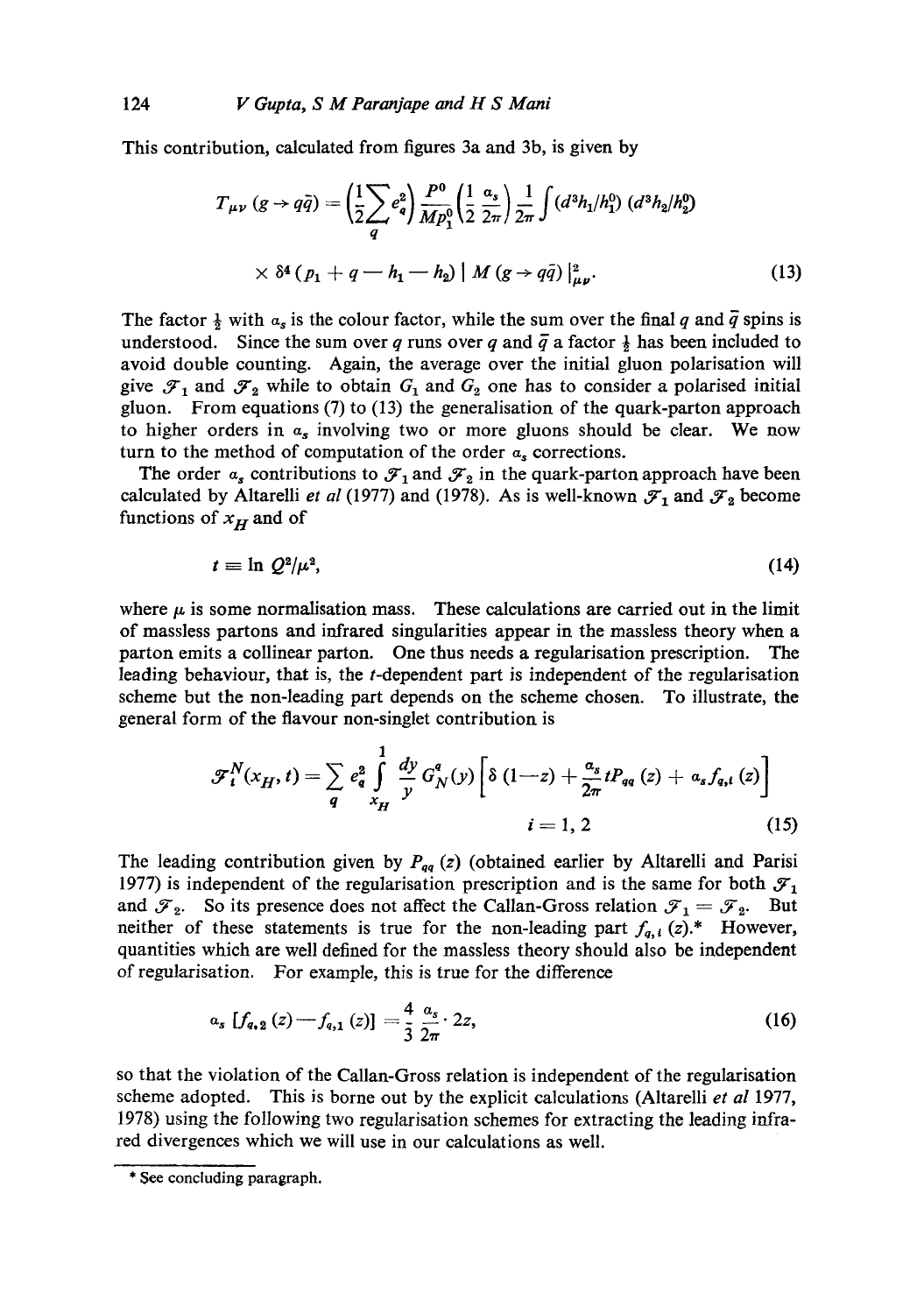(i) One writes the amplitudes as for the massless theory but in performing the phase space integrals one takes the initial parton off mass-shell, with  $p_1^2 < 0$ . In the case of  $T_{\mu\nu}$  (q  $\rightarrow$  qg) it is also necessary to take the final quark off mass-shell with  $p_2^2 > 0$  in the intermediate stages of the calculation. One then computes this contribution in limit  $\omega = -p_1^2/Q^2$  and  $\omega' = p_2^2/Q^2$  tending to zero. The infrared singularities then appear as  $\ln \omega$  and  $\ln \omega'$ , respectively. We will refer to this regularisation prescription as  $R_I$ .

(ii) One writes amplitudes as for the massless theory and works with massless partons  $(p_1^2 = h^2 = p_2^2 = 0$ , etc.) But, now the divergences are regulated by going from 4 to *n* dimensions. One then works in the limit of  $\epsilon = (2 - n/2) \rightarrow 0$ . The singularities now appear as  $1/\epsilon$ ,  $1/\epsilon^2$ , etc. This dimensional regularisation prescription will be referred to as  $R_{\text{II}}$ .

Scheme  $R_I$  has some appeal because the parton in the nucleon is off mass-shell and space-like. Moreover, other calculations using this are available. Scheme  $R_{\text{II}}$ has the advantage that it is known to preserve gauge invariance and results in considerable technical simplification. Moreover operator product expansion results using it are available for comparison.

We now turn to the presentation of our calculations and results for the spindependent structure functions.

#### **3. Calculations and results**

A detailed account of the calculation of the spin averaged structure functions using the prescriptions  $R_I$  and  $R_{II}$  is already available (Altarelli *et al* 1977, 1978). The calculations for the spin-dependent structure functions are very similar and so we give only a brief sketch of the calculational details.

#### 3.1. *Flavour non-singlet case*

The flavour non-singlet contribution is given by  $T_{\mu\nu}$  ( $q \rightarrow qg$ ). This has two contributions to order  $a_s$ : 'real' given by figures 2a and 2b and 'virtual' given by the interference of figures la and lb. In computing these contributions we will take the initial quark to be longitudinally polarised i.e.  $m_q s_1^{\mu} \simeq \eta_1 p_1^{\mu}, \eta_1 = \pm 1$ . This as we remarked earlier, is necessitated by the use of the quark-patton approach since one works in the limit of zero parton mass. In addition, we shall see that the cancellation of divergences between the 'real' and 'virtual' contributions takes place to give consistent only for longitudinally polarised initial uqarks.

*Prescription*  $R_1$ : To clarify the procedure of prescription  $R_1$  consider the contribuion of figure 2a to  $/M (q \rightarrow qg)|_{\mu\nu}^2$ . The amplitude is written for massless quarks and gluon. Straightforward evaluation gives the antisymmetric part to be

$$
-i\eta_1 \frac{1}{[(p_1 - h)^2]} \epsilon_{\mu\nu a\beta} p_2^a [2p_1 \cdot (p_1 - h) (p_1 - h)^{\beta} - (p_1 - h)^2 p_1^{\beta}]. \quad (17)
$$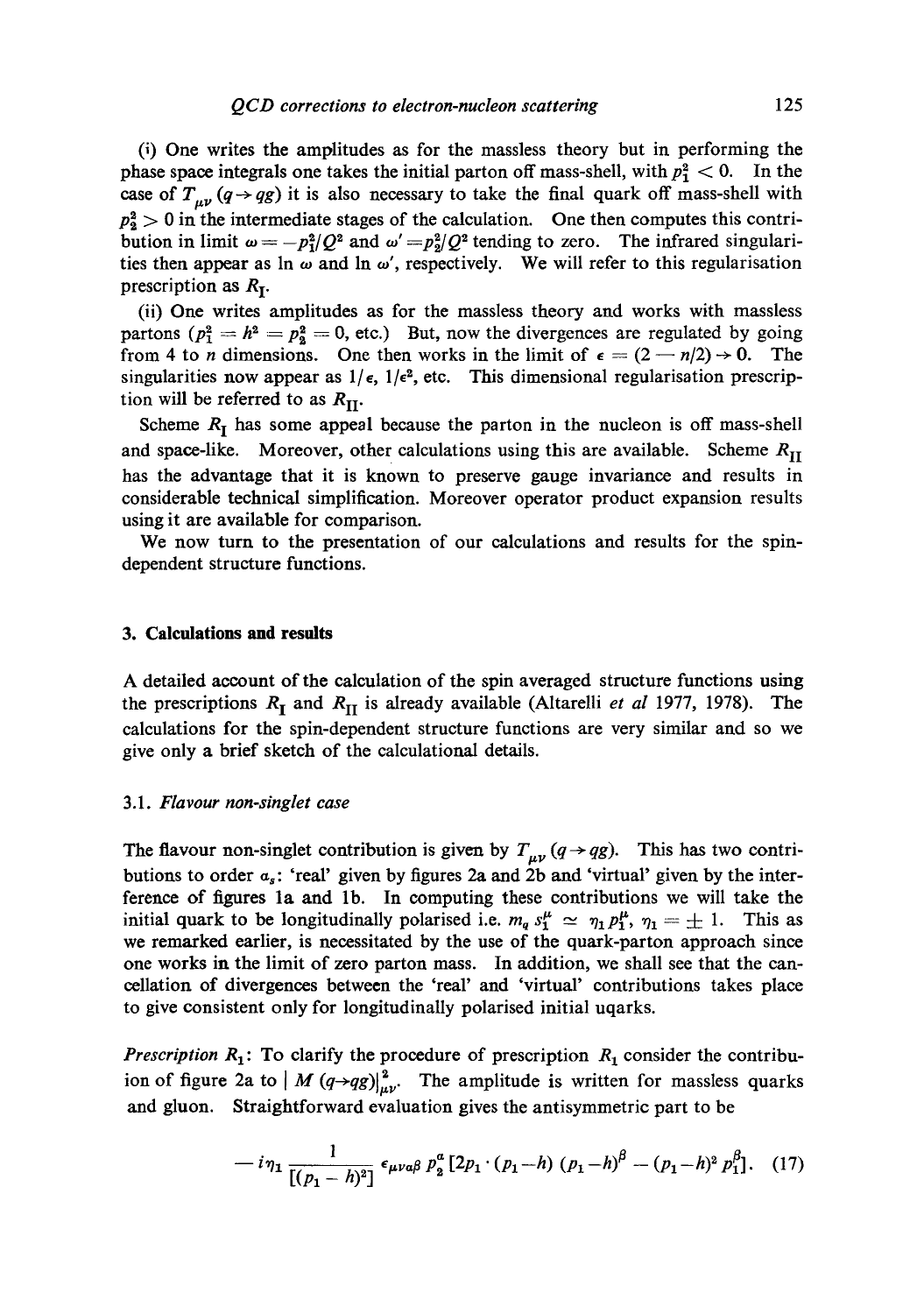The denominator comes from the propagator for a massless quark and the square bracket from the evaluation of the trace involved. According to prescription  $R_1$ , for a further evaluation of (17) and the phase space-integration in (12) one takes  $p_1$ and  $p_2$  off mass-shell, with

$$
\omega \equiv -p_1^2/Q^2 > 0 \text{ and } \omega' = p_2^2/Q^2 > 0. \tag{18}
$$

However, the gluon remains massless i.e.  $h^2=0$ . In doing the kinematics, this means, that one has  $(p_1-h)^2 = -\omega Q^2 - 2p_1 \cdot h$  and  $(p_2+q)^2 = (\omega'-1) Q^2 + 2p_2 \cdot q$ , etc. Having evaluated (17) one substitutes it in (12) to obtain the contribution of figure 2a to  $T_{\mu\nu}^{(A)}(q \rightarrow qg)$ . The phase space integration in (12) is Lorentz-invariant and is most simply done in the centre mass frame of the incoming quark and the virtual photon. A point to note is that in the evaluation of  $|M(q \rightarrow qg)|^2$  one should keep the 'double' pole' terms like  $\omega/(p_1-h)^4$  and  $\omega'(p_2+h)^4$  as they contribute in the limit  $\omega$ ,  $\omega' \rightarrow 0$  to the structure function and its moments. The full 'real' contribution from figures 2a and 2b to the antisymmetric part comes out to be

$$
T_{\mu\nu}^{(\mathcal{A})\,\text{(real)}}(q \to qg) = -ie_q^2 \,\eta_1 \frac{1}{2M^2 y^2 \nu} \epsilon_{\mu\nu\alpha\beta} \, q^a \, p_1^\beta \, V_R(z),\tag{19}
$$

$$
V_R(z, Q^2) = \mathcal{F}_{2R}(z, Q^2) - \frac{4}{3} \frac{a_s}{2\pi} (1 + z).
$$
 (20)

 $\mathcal{F}_{2R}$  (z) is the 'real' contribution (from figure 2) to the spin-averaged structure function  $\mathcal{F}_2$  and is given by

$$
\mathcal{F}_{2R}(z, Q^2) = \frac{4}{3} \frac{\alpha_s}{2\pi} \left\{ -\ln \omega \left[ \frac{1+z^2}{(1-z)_+} - 2 \ln \omega' \delta (1-z) \right] \right\}
$$

$$
- \frac{3}{2} \left[ \frac{1}{(1-z)_+} - \ln \omega' \delta (1-z) \right] - \frac{2 (1+z^2)}{(1-z)} \ln z
$$

$$
+ 1 + 3z + \delta (1-z) \left\{ , \right\} \tag{21}
$$

where the distribution  $(1-z)_+^{-1}$  is defined by

$$
\int_0^1 \frac{dz}{(1-z)_+} f(z) \equiv \int_0^1 \frac{dz}{(1-z)} [f(z) - f(1)]. \tag{22}
$$

The 'virtual' contribution  $V_V(z)$  from the interference of figures 1a and 1b, has the form of (19) except that  $V_R(z)$  is replaced by

$$
V_V(z, Q^2) = \frac{4}{3} \frac{\alpha_s}{2\pi} \left[ -1 - \frac{2\pi^2}{3} - \frac{3}{2} (\ln \omega + \ln \omega') - 2 \ln \omega \ln \omega' \right] \delta(1 - z).
$$
\n(23)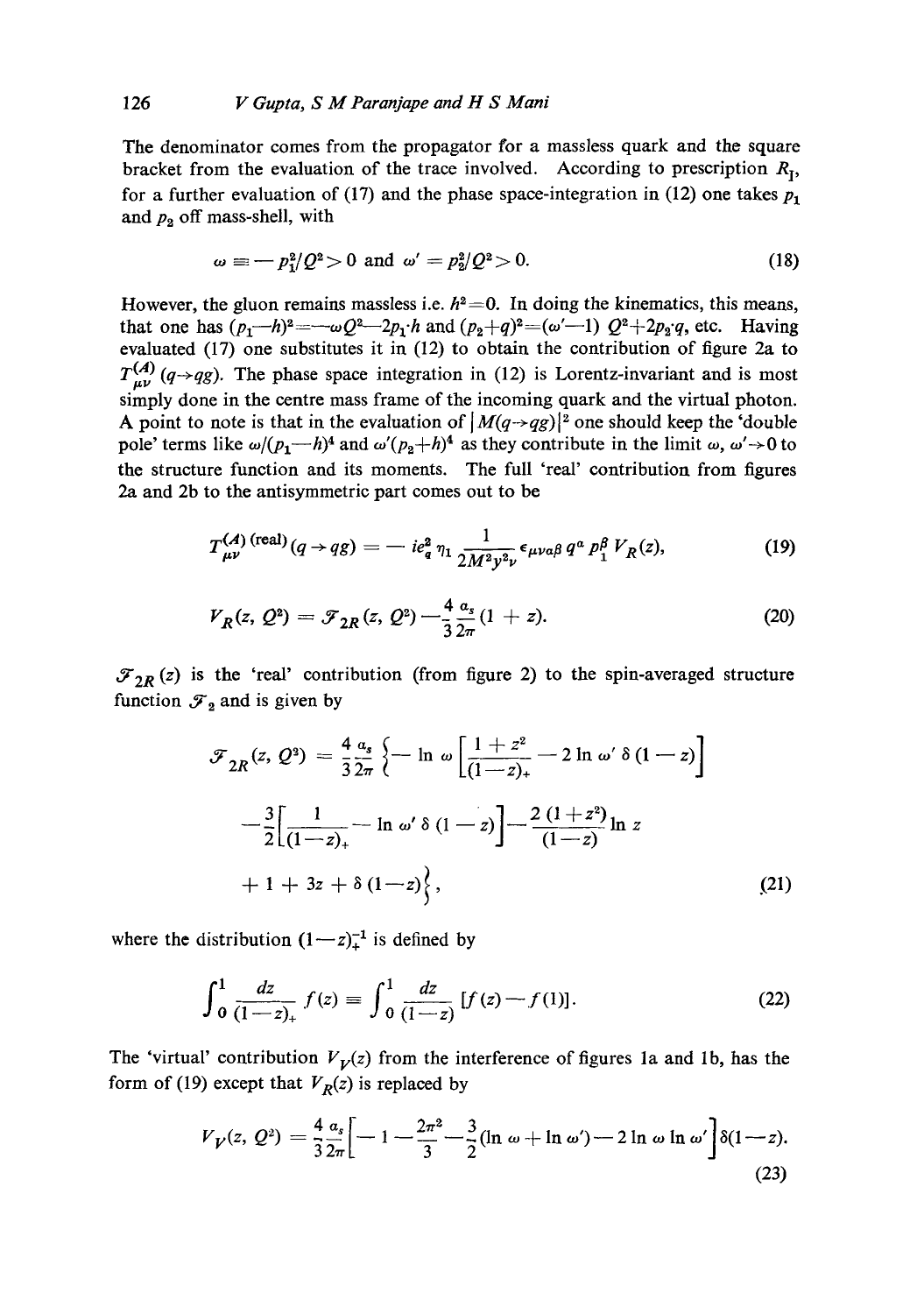It should be noted that this is exactly the same as the virtual contribution to  $\mathcal{F}_2$ . This is because the virtual contribution is given effectively by the vertex correction. The only difference that can arise is while taking the spin-average but this also vanishes in the limit  $\omega$ ,  $\omega'$  tending to zero. The ultraviolet divergence in this computation is regularised by subtracting the contribution at  $q^2=0$ . The computation is analogous to that in QED (Karplus and Kroll 1950; Jauch and Rohrlich 1955).

The total contribution is given by the sum  $V_R(z) + V_V(z) = G_1(z)$ . Note that the sum depends on  $Q^2$  through In  $\omega$ , whereas the In  $\omega'$  terms cancel out completely. In the spirit of the quark-parton model a longitudinally polarised quark would imply a longitudinally polarised nucleon so that only the term with  $V_1$  survives in (4c). Thus

$$
2G_1^N(x_H, Q^2) = \sum_q e_q^2 \int \frac{dy}{y} [G_{N\uparrow}^{q\uparrow}(y) - G_{N\uparrow}^{q\downarrow}(y)] G_1(z, Q^2), \tag{24}
$$

$$
G_1(z, Q^2) = \mathcal{F}_2(z, Q^2) - \frac{4}{3} (a_s/2\pi) (1+z), \qquad (25)
$$

$$
\mathcal{F}_{2}\left(z,\,\mathcal{Q}^{2}\right)=-\frac{a_{s}}{2\pi}P_{qq}\left(z\right)\ln\,\omega+a_{s}\,f_{q,2}\left(z\right),\tag{26}
$$

$$
P_{qq}(z) = \frac{4}{3} \left[ \frac{1+z^2}{(1-z)_+} + \frac{3}{2} \delta (1-z) \right],\tag{27}
$$

$$
f_{q, 2}(z) = \frac{4}{3} \cdot \frac{1}{2\pi} \cdot \left[ 1 + 3z - \frac{3}{2} \frac{1}{(1-z)_+} - \frac{2(1+z^2)}{1-z} \ln z - \frac{2\pi^2}{3} \delta(1-z) \right].
$$
 (28)

Thus the leading behaviour of  $G_1^N$  given by the coefficient of  $\ln Q^2$  is the same as for  $\mathcal{F}_2$ , the difference being the non-leading terms. Defining moments through  $p_{qq}^{(n)} = \int_1^0 dz \ z^{n-1} P_{qq}(z)$ , etc., one sees that  $\frac{3}{4} P_{qq}^{(n)} = \gamma_{qq}^{(0)(n)}$  is the usual one loop contribution to the anomalous dimension while  $f_{q,2}^{(n)}$  is the coefficient function which enters into  $\mathcal{F}_2^{(n)}$ . From (24) to (27) one sees that the coefficient function  $g_{q,1}^{(n)}$  for  $G_1$ is obtained from the nth moment of

$$
g_{q,1}(z) = f_{q,2}(z) - \frac{2}{3\pi}(1+z)
$$
\n(28)

We now turn to the calculation of the flavour non-singlet contribution using the second regularisation prescription.

*Prescription R<sub>II</sub>:* As before, one writes the amplitudes for a massless theory, but now the quarks and gluons are kept massless throughout the computation. However,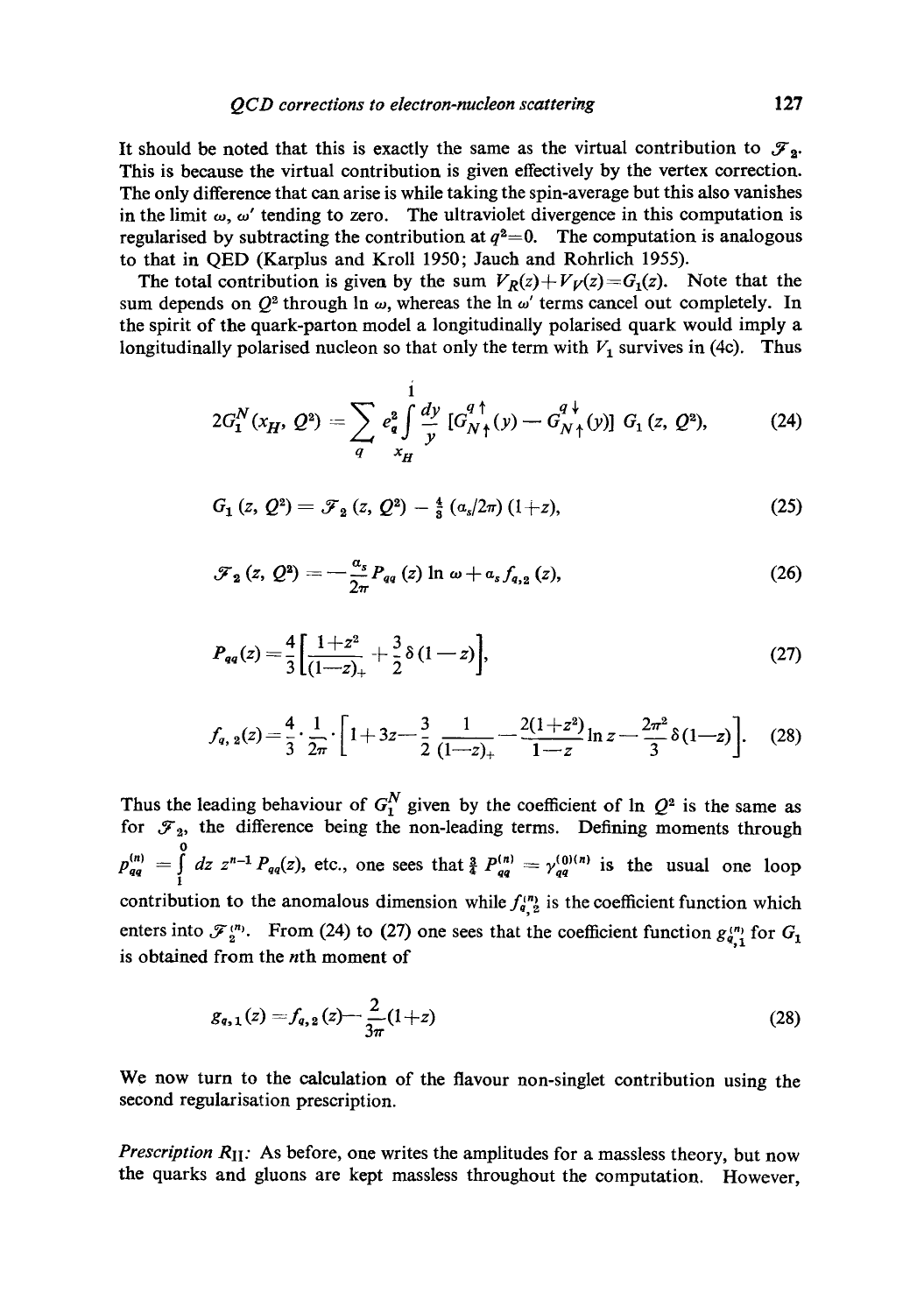since the regularisation is done by going to arbitrary dimension  $n$ , one has to evaluate the traces as well as the phase space integrations in  $n$  dimensions. Note that the presence of  $\gamma_5$  in the spin-projection operator in the traces has to be treated carefully as  $\gamma_5$  has no analogue in *n* dimensions. We use the prescription of t'Hooft and Veltman (1972) to carry out these traces in  $n$  dimensions. For example the contribution of figure 2a can be obtained from (17) by multiplying it by  $(1/2)(n-2)$  and now in addition  $p_1^2 = p_2^2 = h^2 = 0$ . The phase space integration in *n* dimensions modifies (12) to

$$
T_{\mu\nu}^{(\text{real})}(q \to qg) = e_q^2 \frac{p^0}{Mp_1^0} \cdot \left(\frac{4}{3} a_s\right) (\mu^2)^{\epsilon} 4 \int \frac{d^n p_2}{(2\pi)^{n-1}} \frac{d^n h}{(2\pi)^{n-1}} \times \delta(p_2^2) \delta(h^2) (2\pi)^n \delta^{(n)}(p_1 + q - p_2 - h) |M(q \to qg)|_{\mu\nu}^2, \tag{29}
$$

where  $\epsilon = 2 - \frac{1}{2}n$  and  $\mu$  is an arbitrary parameter with dimensions of mass which is introduced to keep the quark-gluon coupling constant  $g_s$  dimensionless in n dimensions. Straightforward evaluation in the limit  $\epsilon \to 0$  again gives (19) and (20) but with

$$
\mathcal{F}_{2R}(z,Q^2) = \frac{4}{3} \left( \frac{\alpha_s}{2\pi} \right) (4\pi \mu^2 / Q^2) \epsilon \frac{\Gamma(1-\epsilon)}{\Gamma(1-2\epsilon)} \cdot \left\{ \frac{2}{\epsilon^2} - \frac{1}{\epsilon} \frac{1+z^2}{(1-z)_+} + \frac{3}{2\epsilon} \delta(1-z) \times \left( 1+z^2 \right) \left( \frac{\ln(1-z)}{1-z} \right) \right\} - \frac{3}{2} \frac{1}{(1-z)_+} - \frac{(1+z^2)}{1-z} \ln z + 3 + 2z + \frac{7}{2} \delta(1-z) \left\}.
$$
\n(30)

The calculation of the virtual contribution is most easily done in the Landau gauge as the quark self-energy (to order  $\alpha_s$ ) vanishes in this gauge for massless quarks as (Marciano 1975). The effective quark-photon vertex becomes

$$
\Gamma^{\mu}(Q^2) = \gamma^{\mu} \left\{ 1 + \frac{1}{2} \cdot \frac{4}{3} \left( \frac{\alpha_s}{2\pi} \right) \left( \frac{4\pi\mu^2}{Q^2} \right)^{\epsilon} \right\}
$$
  
 
$$
\times \frac{\Gamma(1+\epsilon) \Gamma^2(1-\epsilon)}{\Gamma(1-2\epsilon)} \left[ -\frac{2}{\epsilon^2} - \frac{3}{\epsilon} - 8 \right] \left\}.
$$
 (31)

Again,  $V_V(z) = \mathcal{F}_{2V}(z)$ , with

$$
V_V(z) = \delta (1-z) \left\{ 1 + \frac{4}{3} \left( \frac{a_s}{2\pi} \right) \frac{\Gamma (1-\epsilon)}{\Gamma (1-2 \epsilon)} \cdot \left[ -\frac{2}{\epsilon^2} - \frac{3}{\epsilon} - 8 - \frac{\pi^2}{3} \right] \right\}. \tag{32}
$$

Note the double pole in  $\epsilon$  cancels out in the sum  $V_R + V_V$ . The relation between  $G_1$  (z,  $Q^2$ ) and  $G_1^N$  ( $x_H$ ,  $Q^2$ ) (equations (24) and (25)) still remains true except that  $\mathcal{F}_2$  (z,  $Q^2$ ) is now different. Expanding in  $\epsilon$  and extracting the finite part according to the minimal-subtraction scheme (t'Hooft 1973), one has

$$
\mathcal{F}_2(z, Q^2) = + (a_s/2\pi) P_{qq}(z) t + a_s f_{q, 2}(z), \qquad (33)
$$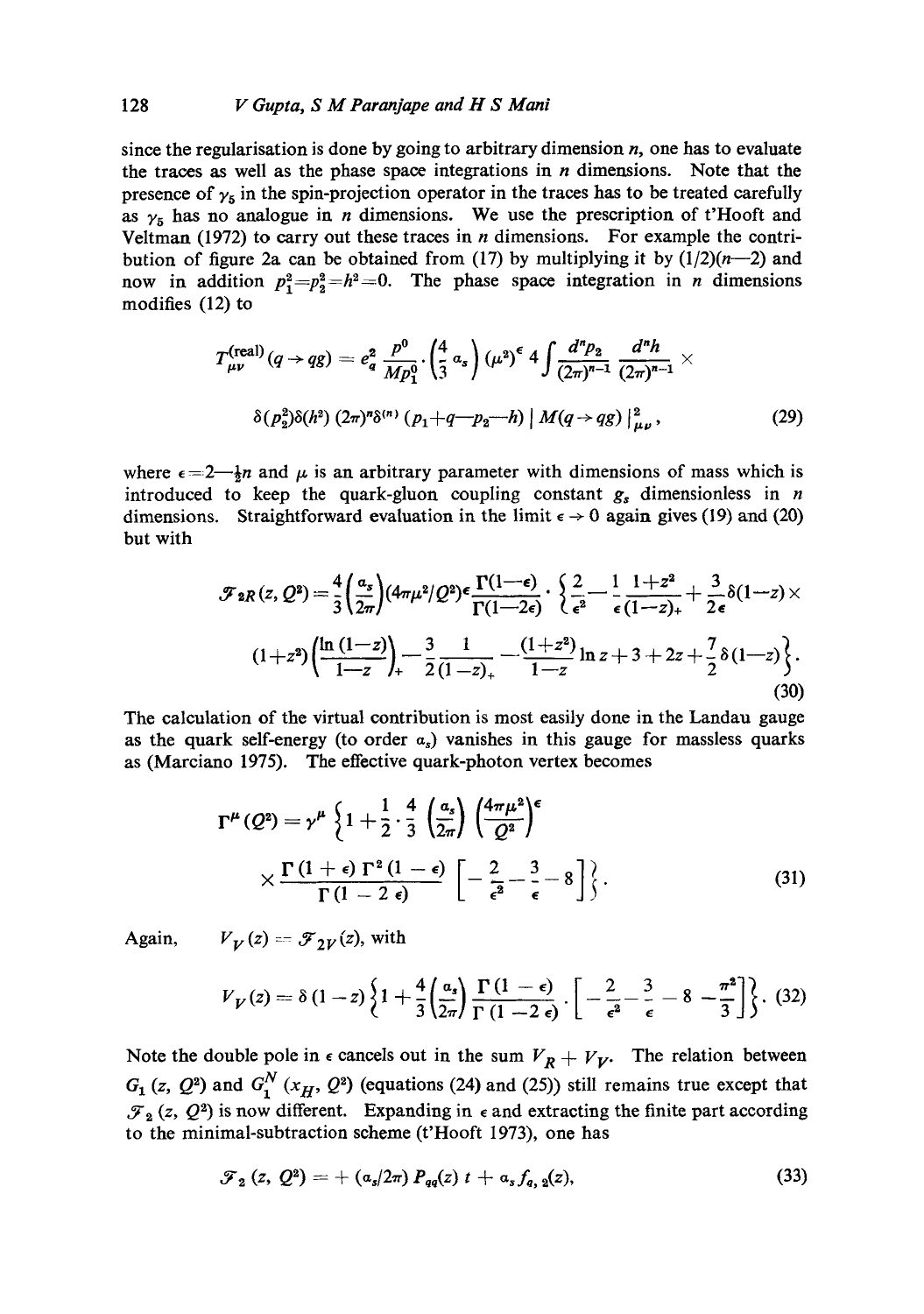with  $P_{qq}$  (z) given by (27) and

$$
f_{q, 2}(z) = \frac{4}{3} \frac{1}{2\pi} \left\{ (1 + z^2) \left( \frac{\ln(1-z)}{1-z} \right)_+ - \frac{3}{2} \frac{1}{(1-z)_+} - \frac{(1+z^2)}{1-z} \ln z + 3 + 2 z - \left( \frac{9}{2} + \frac{\pi^2}{3} \right) \delta (1-z) - \frac{3}{4} P_{qq}(z) \left( \ln 4 \pi - \gamma_E \right) \right\}
$$
(34)

The Euler-Mascheroni constant  $\gamma_E$  appears from the expansion  $\Gamma(1 - \epsilon) = 1 + \gamma_E \epsilon$  $+\frac{1}{2}(\gamma_E^2+\pi^2/6)\epsilon^2+\ldots$  of the gamma function. Equations (33) and (34) agree with the OPE results (Bardeen *et al* (1978)). It is clear that in this case again  $g_{q,1}(z)$ is given by (28) with  $f_{q, 2}$  (z) being given by (34).

We now compare the results obtained from the two prescriptions. From (26) to (33) it is seen that the leading behaviour is exactly the same in both cases, though the non-leading terms differ. However, the difference  $G_1-{\mathcal F}_2$  (given by (25) to order  $a_s$ ) is independent of the prescription. It is this difference which modifies the Bjorken sum rule (Bjorken 1970) for the flavour non-singlet combination  $G_1^p - G_1^p$ . Defining effective parton densities through (Altarelli *et al* 1977)

$$
\mathcal{F}_2^N(x_H, t) = \sum_q e_q^2 G_N^q(x_H, t), \qquad (35)
$$

since the sum over  $q$  includes antiquarks, the modified sum rule then reads

$$
\int_0^1 \left[G_1^{\,p}(x_H, t) - G_1^{\,n}(x_H, t)\right] \, dx_H = \frac{1}{6} \cdot \frac{G_A}{G_V} \left(1 - \frac{a_s}{\pi}\right). \tag{36}
$$

The modifying factor is the same as that for the Gross-Llewellyn Smith sum rule for the structure function  $\mathcal{F}_3$  for vN and  $\bar{v}N$  scattering. This is so because

$$
\mathscr{F}_3(z, Q^2) - \mathscr{F}_2(z, Q^2) = G_1(z, Q^2) - \mathscr{F}_2(z, Q^2).
$$

OPE results (Kodaira *et al* 1978) using the prescription  $R_{\text{II}}$  are available for comparison but we are unaware of similar calculations with the prescription  $R_I$ . We find from (28) and (34), the moments

$$
a_{s} g_{q,1}^{(n)} = \frac{4}{3} (a_{s}/2\pi) \left\{ -\frac{9}{2} + \frac{1}{2n} + \frac{1}{n+1} + \frac{1}{n^{2}} + \frac{3}{2} \sum_{k=1}^{n} \frac{1}{k} - 2 \sum_{k=1}^{n} \frac{1}{k^{2}} - \frac{1}{n(n+1)} \sum_{k=1}^{n} \frac{1}{k} + 2 \sum_{k=1}^{n} \frac{1}{k} \sum_{k=1}^{k} \frac{1}{j} + \gamma_{qq}^{(0) (n)} (\gamma_{E} - \ln 4\pi) \right\}, \qquad (37)
$$
  

$$
\gamma_{qq}^{(0) (n)} = \frac{3}{2} + \frac{1}{n(n+1)} - 2 \sum_{k=1}^{n} \frac{1}{k}.
$$

This agrees with the coefficient function obtained by Kodaira *et al* except for the last term  $\gamma_{qq}^{(0)(n)}$  ( $\gamma_E$  - In 4 $\pi$ ). Such a difference, depending on  $\gamma_{qq}^{(0)(n)}$  can arise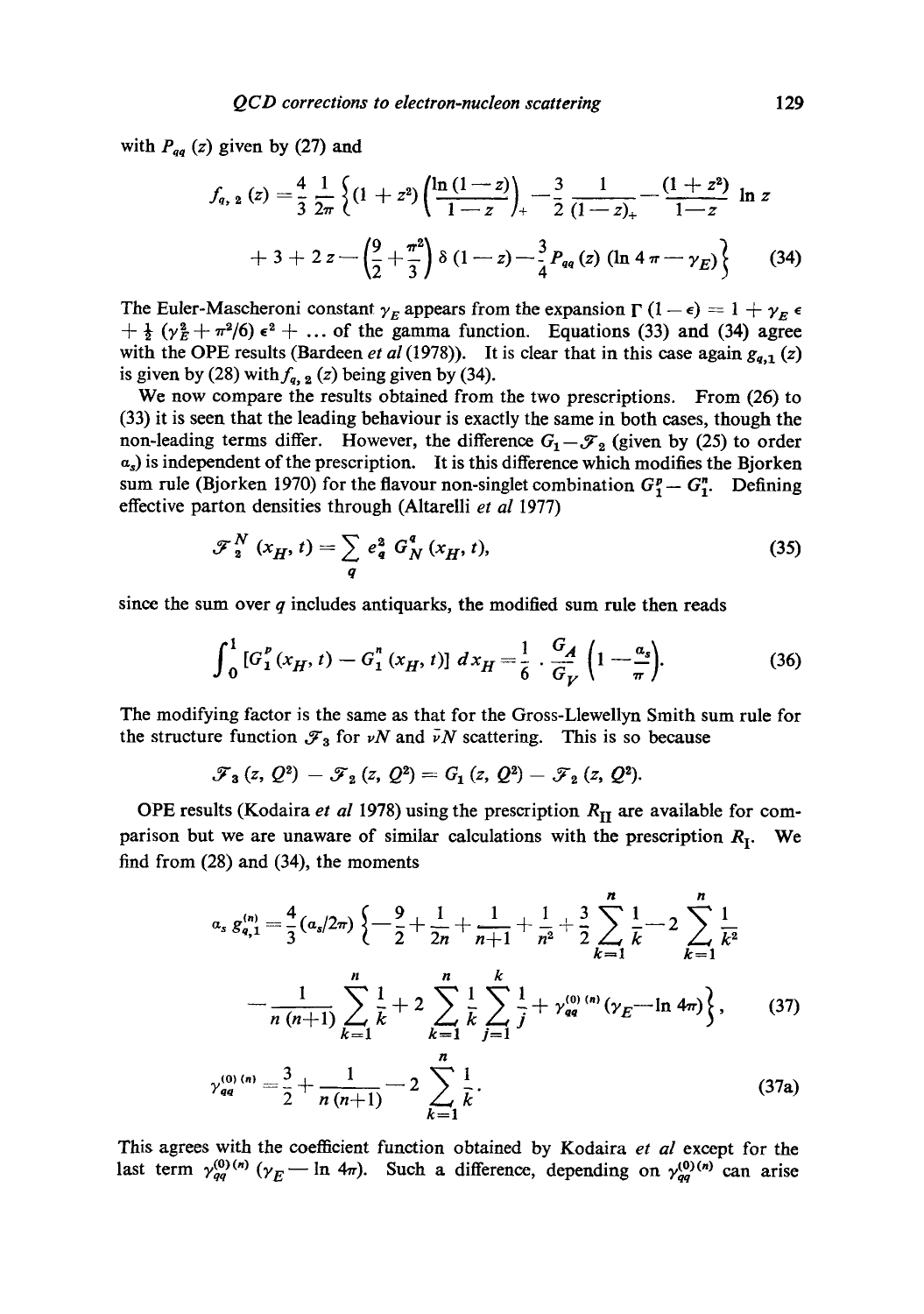due to a different choice of  $\mu^2$ , the subtraction scale at which the theory is renormalised (Bardeen *et a11978).* This can be seen directly from (33), (34) and (14). Physical consequences like the modified Bjorken sum rule are identical in the two cases.

We briefly address ourselves to the problem of obtaining  $G_2$  in the quark-parton approach. One possibility is to take  $m_q s_1^{\mu} \neq \eta_1 p_1^{\mu}$  from the start and keep  $m_q s_1^{\mu}$ terms separately but otherwise work as before. Then apart from the overall factors in (19), the expressions now take the form

$$
T_{\mu\nu}^{(A) \text{ (real)}}(q \to qg) \sim m_q \epsilon_{\mu\nu\alpha\beta} \left[ q^{\alpha} p_1^{\beta} \frac{(s_1 \cdot q)}{Q^2} A_R(z) + q^{\alpha} s_1^{\beta} B_R(z) + p_1^{\alpha} s_1^{\beta} C_R(z) \right],
$$
\n
$$
(38a)
$$

$$
T_{\mu\nu}^{(A) \text{ (virtual)}}(q \to qg) \sim m_q \epsilon_{\mu\nu a\beta} q^a s_1^\beta V_V(z). \tag{38b}
$$

The precise form of  $A_R$ ,  $B_R$  and  $C_R$  is not as relevant as the tensor structure in (38a).  $G_1$  and  $G_2$  can be extracted by considering  $s_1^{\mu} T_{\mu\nu}$  and  $p_1^{\mu} T_{\mu\nu}$ . This gives us  $G_1$  as before but with  $G_2$  in terms of  $A_R$ . The first worrying fact is the presence of the  $p^{\alpha} s_1^{\beta}$  term in (38a) as it does not satisfy current conservation (!). For longitudinal polarisation it does not contribute since  $m_q s_1^{\mu} \approx \eta_1 p_1^{\mu} + O(p_1^2)$  but for a transversely polarised quark  $(s_1 \cdot p_1 = 0)$  it poses a problem. Even if we ignore the  $C_R$  term there is a second problem because the  $\ln \omega'$  or  $1/\epsilon^2$  terms, depending on the prescription, are present in  $A_R$  and  $B_R + V_V$ . For longitudinal quarks (38a) reduces to (19) with  $V_R = (1/2z)$ ,  $A_R+B_R$ . It seems then that with the two regularisation procedures adopted, consistent calculations in the quark-parton approach, requires us to work with longitudinally polarised quarks. To obtain  $G_2$  one would presumably have to work with massive quarks with non-zero transverse momentum.

#### 3.2. *Flavour singlet ease*

In the infinite momentum frame, given by the electron-nucleon c.m. frame, the gluon momentum  $p_1 \simeq y$  P has no transverse components, so that we take its polarisation vectors to be  $\epsilon_{\pm}^{\mu} = (1/\sqrt{2}) (0, 1, \pm i, 0)$ . Calculation of the antisymmetric part  $T_{\mu\nu}^{(A)\dagger}(g\rightarrow q\bar{q})$  from figures 3a and 3b, for the two gluon helicities is straightforward but tedious.

*Prescription*  $R_I$ : The amplitude is written for the massless theory and after evaluation of the trace one takes the initial gluon off mass-shell  $p_1^2 < 0$  in doing the kinematics while the final quark-antiquark remain massless  $(h_1^2 = h_2^2 = 0)$ . The phasespace integration in (13) is most easily done in c.m. frame of the gluon and photon, yielding

$$
\mathcal{T}^{(A)\pm}_{\mu\nu}(g \to q\bar{q}) = \pm i \left( \sum_{q} e_{q}^{2} \right) \left( \frac{a_{s}}{2\pi} \right) \cdot \frac{1}{2M^{2}y^{2}\nu} \cdot \left\{ \epsilon_{\mu\nu\alpha\beta} p_{1}^{a} q^{\beta} C(z) \right.
$$

$$
- \epsilon_{\mu\nu\sigma\beta} \epsilon^{12\alpha\beta} p_{1\alpha} q^{\sigma} D(z) \}, \tag{39}
$$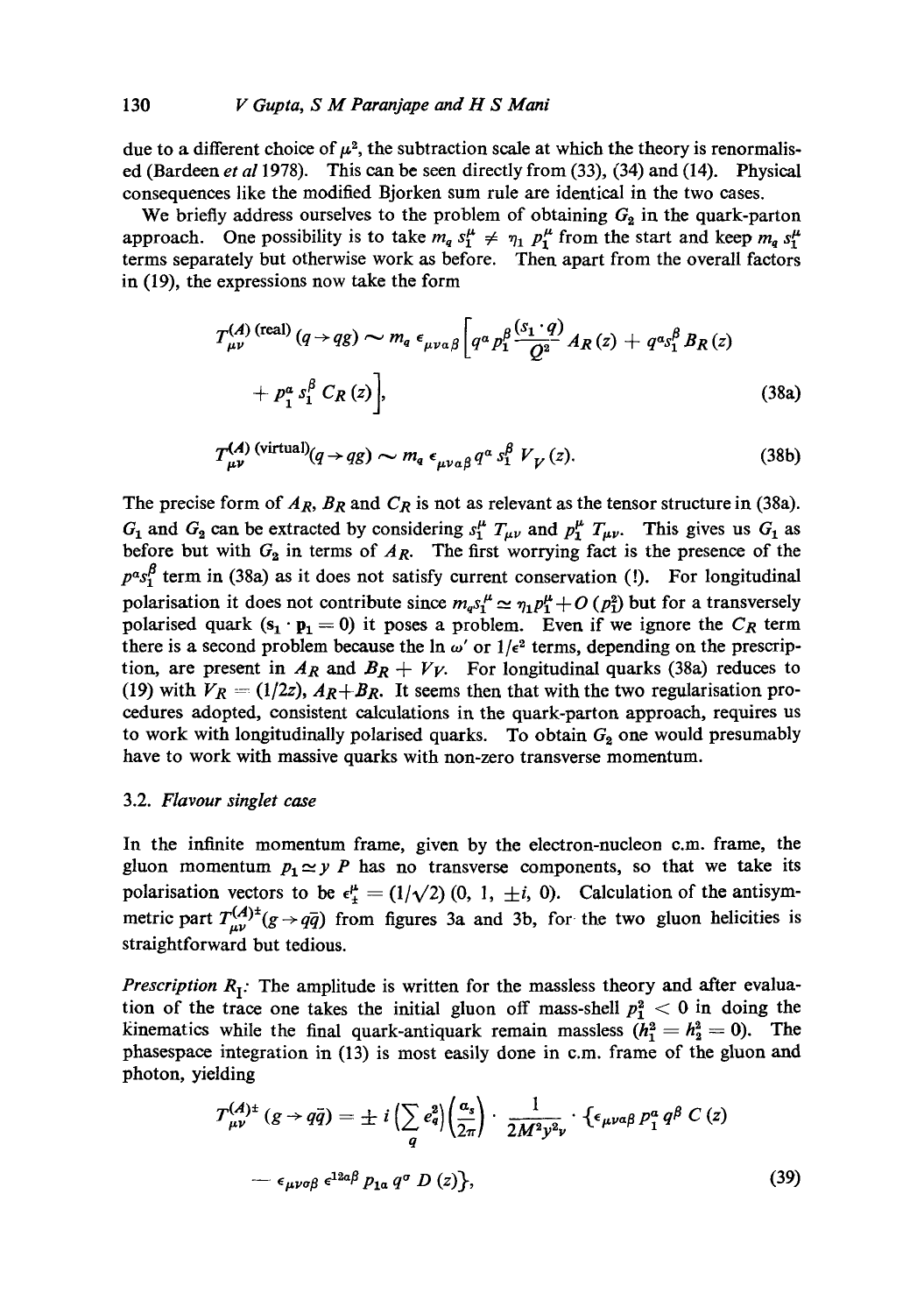*QCD corrections to electron-nucleon scattering 131* 

$$
C(z) = -\frac{z}{2} \ln \left( -\frac{p_1^2}{Q^2} \right) - z \ln z + (1 - 2z), \tag{40a}
$$

$$
D(z) = -\frac{1}{2}(1-z)\ln\left(-\frac{p_1^2}{Q^2}\right) - (1-z)\ln z.
$$
 (40b)

Gluons with definite helicity will contribute to a nucleon state with a given helicity in the quark-parton approach so that in the scaling limit, one obtains

$$
2G_1^N(x_H, Q^2) = \left(\sum_q e_q^2\right) \left(\frac{a_s}{2\pi}\right) \int_{x_H}^1 \frac{dy}{y} \left[G_N^g \uparrow (y) - G_N^g \downarrow (y)\right] \left[C(z) - D(z)\right]
$$
\n
$$
G_{N\uparrow}^g \uparrow (y) \left[G_{N\uparrow}^g(y)\right]
$$
\n(41)

where

give the number of gluons with  $+ve$  (--ve) helicity in a  $+ve$  helicity nucleon with momentum fraction between y and  $y + dy$ .

*Prescription*  $R_{II}$ : The procedure is as in the flavour non-singlet case. The generalisation of the phase space integral should be clear from (29), (12) and (13). Equations (39) and (41) still hold except that instead of (40), now

$$
C(z) = \frac{1}{2} z \left[ t - \ln \left( \frac{z}{1-z} \right) - \ln 4\pi + \gamma_E \right] - \frac{1}{2} (1-2z), \qquad (42a)
$$

$$
D(z) = -\frac{1}{2} (1-z) \left[ t - \ln \left( \frac{z}{1-z} \right) - \ln 4\pi + \gamma_E \right].
$$
 (42b)

Using the definition of t [equation (14)] one sees that the dependence on  $Q^2$  of  $G_1$  is same in both the prescriptions and is controlled, as expected, by  $\Delta P_{qG} = -\frac{1}{2}(1-2z)$ , and was obtained earlier by Altarelli and Parisi (1977). We have in addition obtained the non-leading terms. For the flavour non-singlet case one has a similar result, since there  $\Delta P_{qq} = P_{qq}$ .

The effects of these corrections could possibly be seen in the asymmetry discussed below. However, phenomenologicaily the inclusion of these corrections are a complication since one does not have a good idea of the gluon distribution inside the nucleon. Intuitively, one might expect, since the gluons are in the 'sea', that the sea is unpolarised and that  $G_{N}^g \uparrow \simeq G_{N}^g \downarrow$ , so that the dominant O (a<sub>s</sub>) corrections to the asymmetry will come only from the quarks. This expectation has been confirmed by Darrigol and Hayot (1978) who show, using the Altarelli and Parisi equations for the  $Q^2$  dependence, that the variation of  $G_1$  with  $Q^2$  is mainly determined by the valence quark helicity distributions. Thus, in the next section, we mainly discuss the effect of the flavour non-singlet corrections on the asymmetry.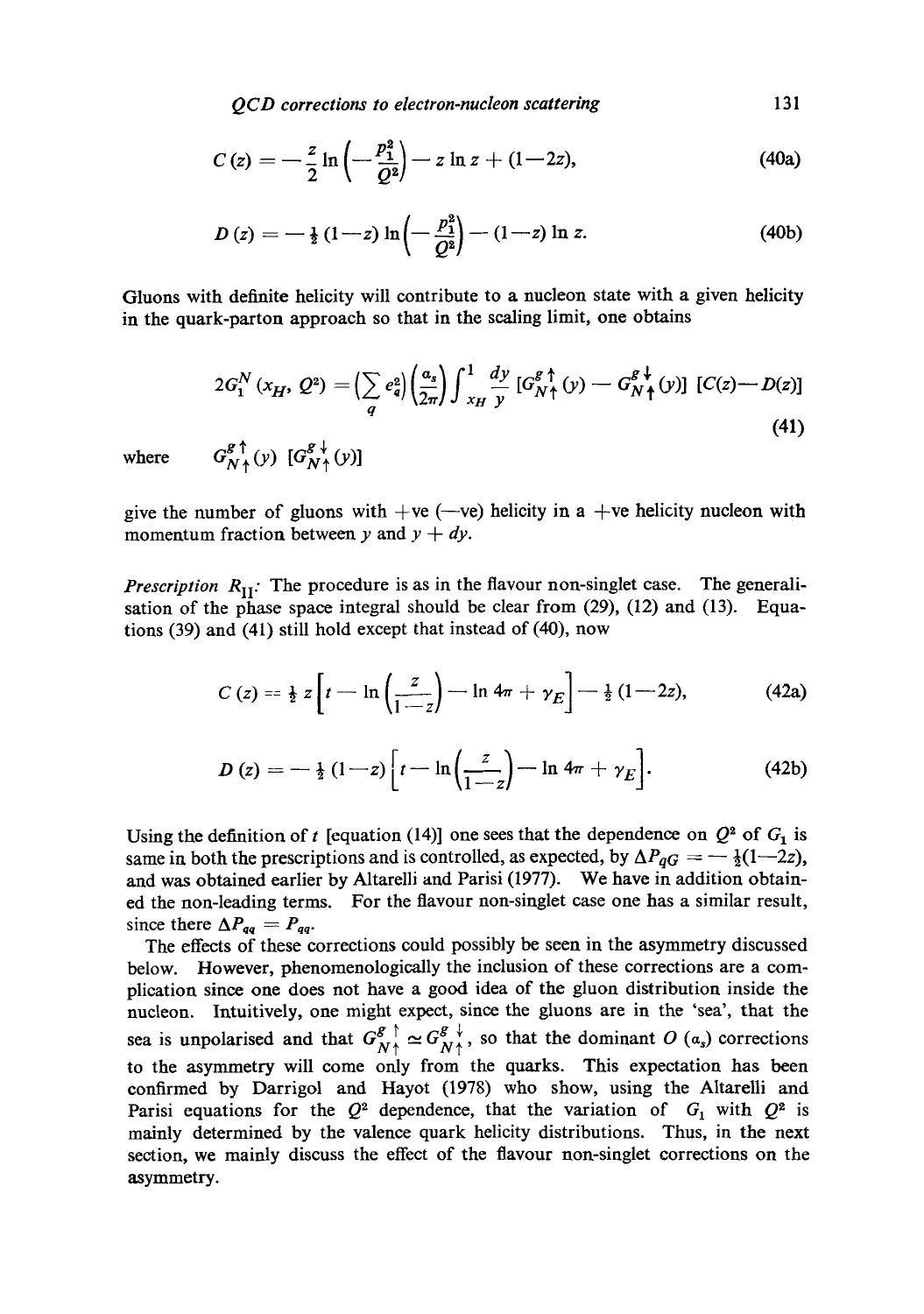# **4. Asymmetry**

The asymmetry for longitudinally polarised electron and nucleon is defined by

$$
A^{eN} (x_H, y_L) = \frac{[d^2 \sigma (eN)^{-}]}{[dx_H dy_L]} / \frac{[d^2 \sigma (eN)^{+}]}{[dx_H dy_L]},
$$
 (43)

$$
\frac{[d^2 \sigma (eN)^4]}{[dx_H dy_L]} = \frac{[d^2 \sigma (e \uparrow N \uparrow)]}{[dx_H dy_L]} \pm \frac{[d^2 \sigma (e \uparrow N \downarrow)]}{[dx_H dy_L]}, \qquad (44)
$$

where  $d\sigma$  (e  $\uparrow$  N $\uparrow$ ) is the differential cross-section when the spin of the electron and the nucleon are parallel and along the direction of the incident electron, while  $d\sigma$  (e  $\uparrow$  N \ ) is the differential cross-section when the spins are antiparallel. The hadronic scaling variable is given by  $(6)$  and  $y_L$  is the lepton inelasticity. In the laboratory frame  $y_L = 1 - E'/E$ , where E and E', are the energies of the incoming and outgoing electrons.

The sum of the cross-sections in  $(44)$  is just twice the usual spin-averaged and is given by

$$
\frac{d^2 \sigma (eN)^+}{(dx_H dy_L)} = \frac{4 \pi a^2}{Q^2 y_L} \left[ y_L^2 \mathcal{F}_1^N + 2 (1 - y_L) \mathcal{F}_2^N - \frac{M}{E} x_H y_L \mathcal{F}_2^N \right], \tag{45}
$$

where  $\mathcal{F}_1$  and  $\mathcal{F}_2$  are functions of  $x_H$  and  $Q^2 = 2 E M x_H y_L$ . The precise form of the non-leading terms in the structure functions depends on the regularisation procedure but the difference  $\mathcal{F}_1^N - \mathcal{F}_2^N$  is independent of it and a function of  $x_H$ above. The difference of the cross-sections

$$
\frac{d^2 \sigma (eN)^{-}}{dx_H dy_L} = \frac{8 \pi a^2}{Q^2} \left[ (2 - y_L) G_1^N - \frac{M}{E} \left( \frac{x_H y_L}{1 - y_L} G_1^N - 2 x_H G_2^N \right) \right].
$$
 (46)

For sufficiently high laboratory energy E to make *M/E* terms negligible

$$
A^{eN}(x_H, y_L) = y_L (2 - y_L) \frac{2G_1^N(x_H, Q^2)}{[y_L^2 \mathcal{F}_1^N(x_H, Q^2) + 2 (1 - y_L) \mathcal{F}_2^N(x_H, Q^2)]},
$$
\n(47)

where neglecting the gluonic contribution,  $2G_1^N$  is given by (24) to (28) together with the zeroth order contribution  $\delta(1-z)$  added to  $G_1(z)$ . The denominator can be obtained from the measurements of the spin-averaged cross-section. For  $a_s = 0$ this gives the naive parton model result. One does not know the quark distributions for a given helicity. So models were considered (Kuti and Weisskopf (1971); Look and Fischbach 1977) to relate  $G_{N}^{q \dagger}$ ,  $\downarrow$  to  $G_{N}^{q}$ . However to order  $\alpha_{s}$  one has to define  $Q^2$ -dependent effective parton densities through  $\mathcal{F}_2$  which involves both the quark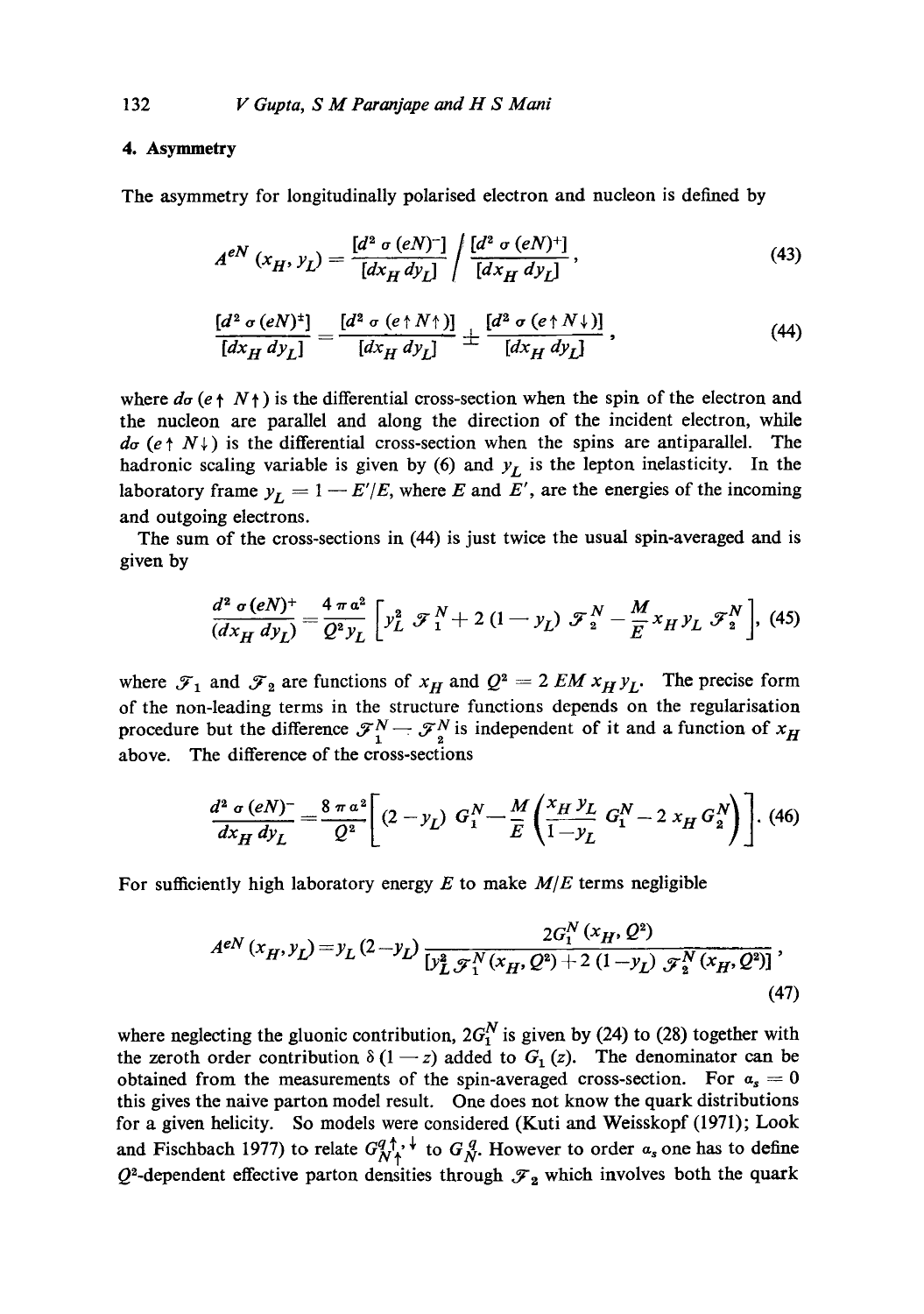and gluon distributions in the nucleon and one cannot expect, in general, a simple relation between the polarised and unpolarised distributions. So instead of any detailed phenomenology, unwarranted by the present data, we confine ourselves to some qualitative consequences. For large t,  $\mathcal{F}_1 = \mathcal{F}_2$  and

$$
A^{eN} = \frac{y_L (2 - y_L)}{[y_L^2 + 2 (1 - y_L)]} \sum_q e_q^2 \int \frac{dy}{y} [G_{N \uparrow}^{q \uparrow}(y) - G_{N \uparrow}^{q \downarrow}(y)]
$$
  

$$
\left( \delta (1 - z) + \frac{a_s}{2\pi} t P_{qq}(z) \right) \times \left\{ \int \frac{dy}{y} \left[ \sum_q e_q^2 G_N^q(y) \left( \delta (1 - z) + \frac{a_s}{2\pi} t P_{qq}(z) \right) + \left( \sum_q e_q^2 \right) \frac{a_s}{2\pi} t G_N^q(y) P_{qG}(z) \right] \right\}^{-1}
$$
(48)

where

$$
P_{qG}(z) = \frac{1}{2} (z^2 + (1-z)^2), z = x_H y^{-1}.
$$

The first factor is just the asymmetry for a point-like spin  $\frac{1}{2}$  particle. The point to be noticed is that  $A^{eN}$  has become independent of  $Q^2$  and the regularisation scheme, since  $a_s (Q^2) \sim t^{-1}$  for large t. Further the third term in the denominator is positive, hence we can convert (48) into an inequality by dropping it. If in addition one assumes SU(6) wave-functions for the nucleon (in terms of its valence quarks) to relate  $G_{N\uparrow}^{4\uparrow}$ ,  $\downarrow$ (y) to  $G_N^4$  (Kuti and Weisskopf 1971) then

$$
A^{ep} \leqslant \frac{y_L (2 - y_L)}{y_L^2 + 2 (1 - y_L)} \frac{5}{9}, A^{en} = 0,
$$
\n(49)

for large  $t$ . The right hand sides in  $(49)$  are just the naive quark-parton model results.

Another result which is independent of the regularisation scheme can be obtained by considering the moments of  $G_1^N$  obtained from (46) neglecting  $M/E$  terms. For fixed  $Q^2$ ,

$$
G_1^{N(n)}(Q^2) = \int_0^1 G_1^{N(n)}(x_H, Q^2) x_H^{n-1} dx_H = \int \frac{Q^2}{8\pi a^2} \frac{1}{(2-y_L)} \frac{d^2(eN)^-}{dx_H dy_L} dx^H x_H^{n-1}
$$

$$
= \left[1 + \frac{a_s}{\pi} t P_{qq}^{(n)} + a_s f_{q,2}^{(n)} - \frac{2}{3} \frac{a_s}{\pi} \left(\frac{1}{n} + \frac{1}{n+1}\right)\right] \Delta_q^{N(n)}, \tag{49}
$$

$$
\Delta_q^{N(n)} \equiv \sum_q e_q^2 \int_0^1 dy \, y^{n-1} \, \left[ G_{N\uparrow}^{q\uparrow} \left( y \right) - G_{N\uparrow}^{q\downarrow} \left( y \right) \right]. \tag{50}
$$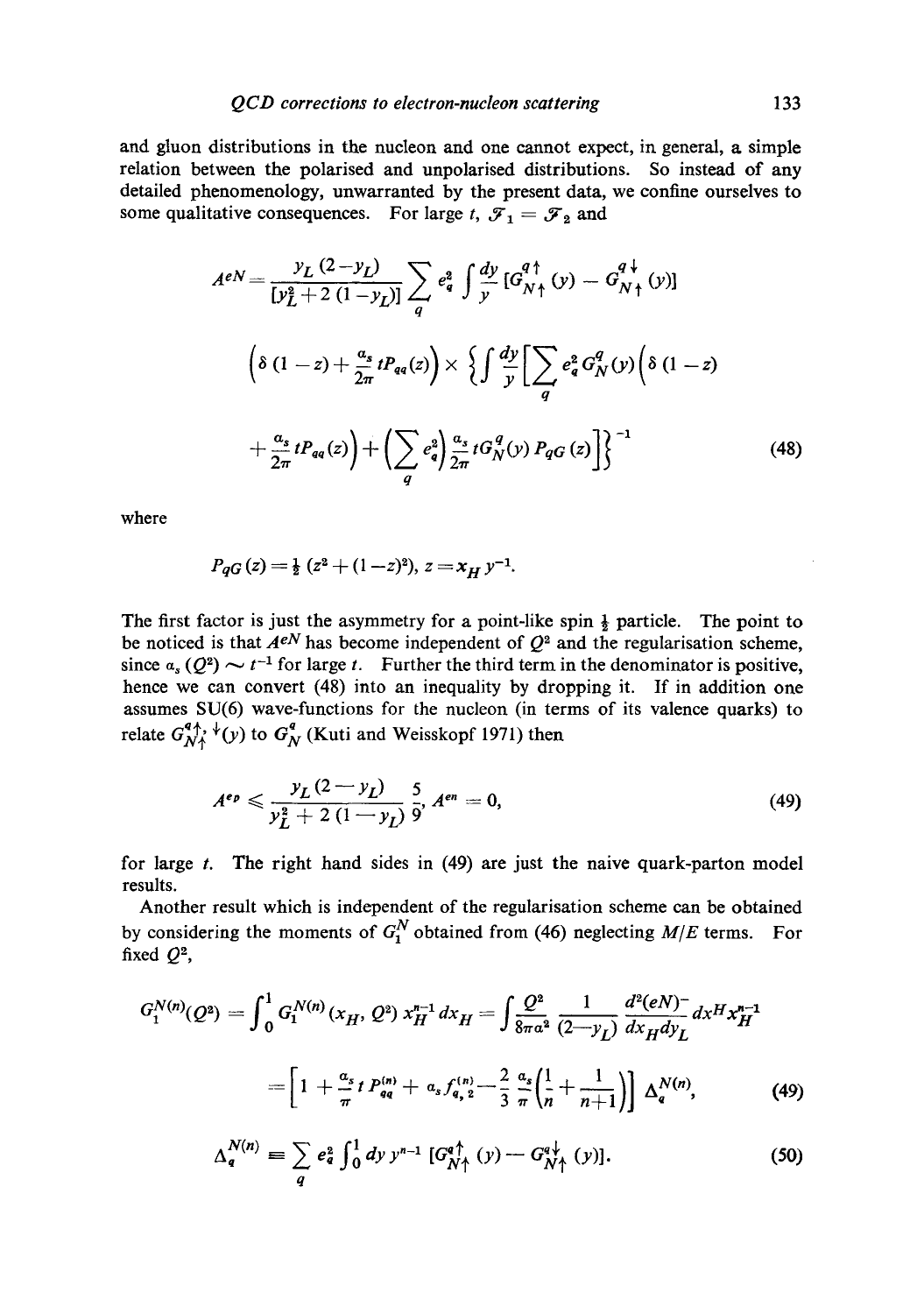For large t,  $\Delta_q^{N(n)}$  can be obtained cleanly since  $P_{qq}^{(n)}$  is independent of the regularisation prescription. The result for the first moment is rather striking since  $P_{qq}^{(1)} = f_{q,2}^{(1)}$  $= 0$ , independently of the regularisation procedure. This is because of charge conservation. Thus, for any  $t$ ,

$$
G_1^{N(1)}(Q^2) = \left(1 - \frac{a_s(Q^2)}{\pi}\right) \Delta_q^{N(1)} - \frac{a_s(Q^2)}{4 \pi} \Delta_q^{N(1)},
$$
\n(51)

where we have included the gluonic contribution to  $G_1$ . The expression for  $\Delta_n^N$ <sup>(n)</sup> is defined analogously to  $\Delta_q^{N(N)}$ . Note that the first moment of  $\Delta P_{qG}$  is zero and the non-leading terms contribute the *same* amount in both the prescriptions as can ba seen from (40) and (41). In (51) the only  $Q^2$  dependence is through  $a_s \sim (\ln Q^2)^{-1}$ so that  $G_1^N(1)$  would slowly tend to 1 with increasing  $Q^2$ . This result is true for both  $N = p$  or *n*. Of course, forming the flavour non-singlet combination in (51) gives just the modified Bjorken sum rule.

In summary, we have obtained the OCD corrections, to order  $\alpha$ , for the spindependent structure functions using the quark-parton approach. Two regularisation prescriptions (i) off mass-sheU partons and (ii) dimensional regularisation were used to regularise the singularities of the massless theory. The regularisation dependence of the non-leading connections\*, though disturbing at first sight, can be removed by defining effective parton densities as in (35). The procedure has been discussed in detail by Altarelli *et al* 1977. However, without defining effective parton densities, the structure functions as calculated (in the form of (15)) can be exploited to give consequences which are independent of the regularisation and such consequences have been emphasised. In particular these are the modified Bjorken sum rule and some interesting consequences for the asymmetry in the scattering of longitudinally polarised electrons and nucleons.

#### **Acknowledgements**

We are grateful to Drs A S Joshipura and P Roy for discussions.

<sup>\*</sup> In the operator product expansion (OPE) approach the moments of the structure satisfy the renormalisation group equation. On expansion of these moments (to order  $\alpha_s$ ), the non-leading correction (to the flavour non-single part of  $\mathcal{F}_2$ ) is obtained to be  $f_{q_2}^{(n)} \neq \gamma_{qq}^{(1)(n)}/2 \beta_0$ , where  $\gamma_{qq}^{(1)(n)}$  is the two-loop contribution to the anomalous dimension and  $\beta_0 = 11 - \frac{2}{3} N_f$ , with  $N_f =$ number of flavours. Each term, separately, does depend on the renormalisation prescription as we found for  $f_{q, 2}^{(n)}$ . However, the sum has been shown (Buras 1979, Floratos *et al* 1977) to be independent of the prescription provided of course the same choice is used in computing the two terms.